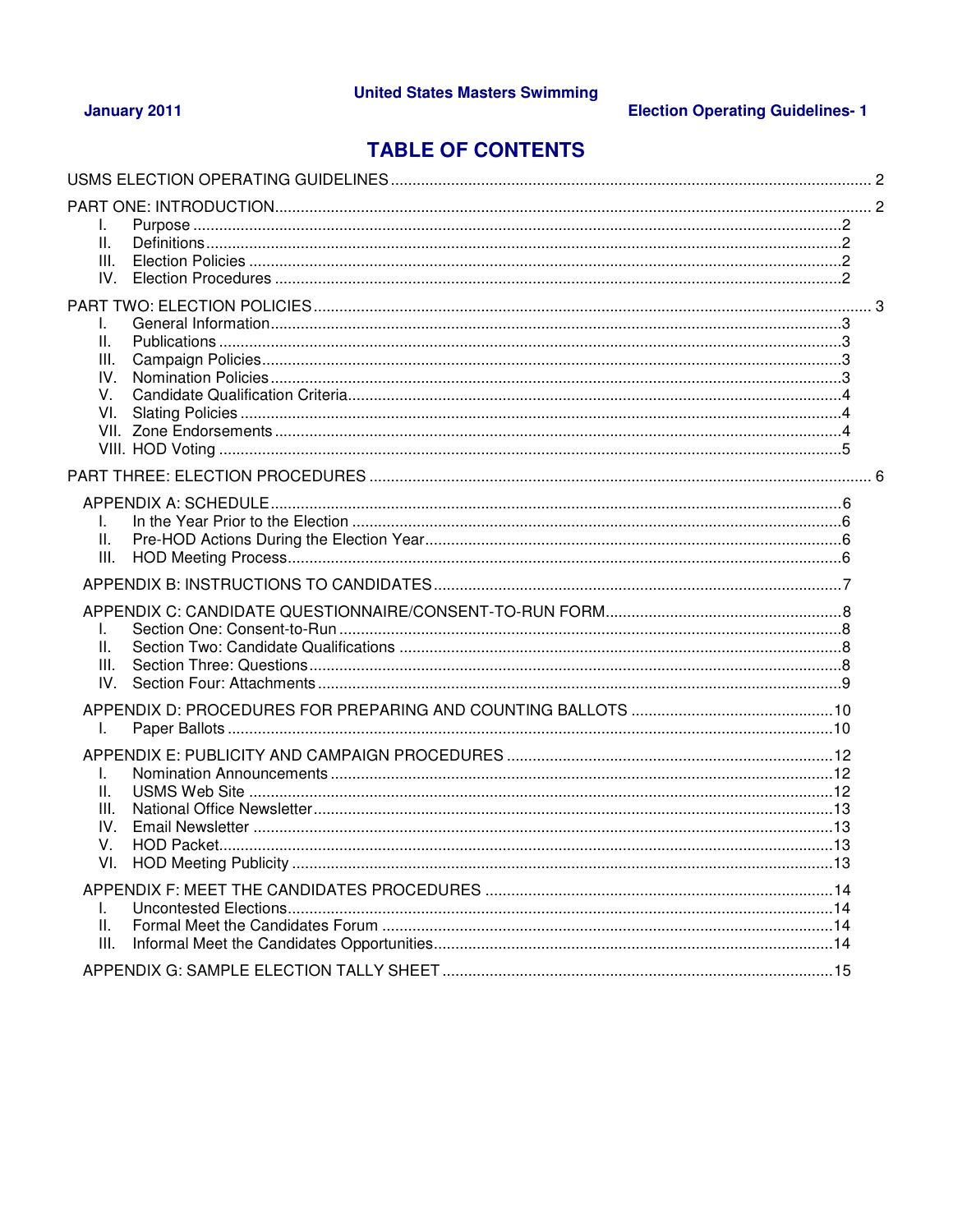## **USMS ELECTION OPERATING GUIDELINES (As Amended through January 22, 2011)**

# **PART ONE: INTRODUCTION**

### **I. Purpose**

The purpose of the Election Operating Guidelines is to list and maintain in one place all of the election policies and procedures currently in existence in United States Masters Swimming, Inc. ("USMS"). The guidelines will be updated by the USMS Board of Directors. Copies will be made available to any USMS member through the National Office upon request.

### **II. Definitions**

- A. USMS—United States Masters Swimming, Inc.
- B. Part 5—Organization and Bylaws. Part 5 of the USMS Code of Regulations and Rules of Competition.
- C. BOD—USMS Board of Directors.
- D. HOD—USMS House of Delegates.
- E. Meeting—The Annual Meeting of the HOD.
- F. Delegate—A member of the HOD who has been certified at the Meeting.
- G. HOD Packet—Packet of information, which is prepared for Delegates prior to the Meeting.
- H. Officer(s)—Officer(s) of USMS, elected pursuant to Part 5 Article 505.2.
- I. Director(s)—Members of the BOD, elected pursuant to Part 5 Article 506.2
- J. Election—Annual event where USMS elects Officers or Directors.
- K. EOG—Election Operating Guidelines. The guidelines, policies, and procedures that govern Elections.
- L. Committee—The Ad Hoc Election Committee responsible for running the Election.
- M. Chair—Chair of the Election Committee.
- N. Web Site—Election Section of the USMS Web Site.
- O. Candidate—A person who has been slated by the Election Committee.
- P. Nominee—A person who has submitted a nomination, but has not yet been slated by the Election Committee.

### **III. Election Policies**

- A. Parts One and Two of EOG contain the policies which govern the elections.
- B. If situations occur during an election year in which compliance with these policies would not be in the best interest of USMS, the BOD may suspend policies provided 2/3 of the members approve.
- C. Election policies may be amended by a 2/3s majority vote of the BOD.

### **IV. Election Procedures**

- A. The EOG Appendices contain the procedures which implement the election policies.
- B. If situations occur during an election year in which compliance with these procedures would not be in the best interest of USMS, the Committee may adjust these procedures provided such adjustment is in compliance with the governing policies. The Committee shall inform the BOD of all such adjustments.
- C. Election procedures may be amended by a simple majority vote of the BOD.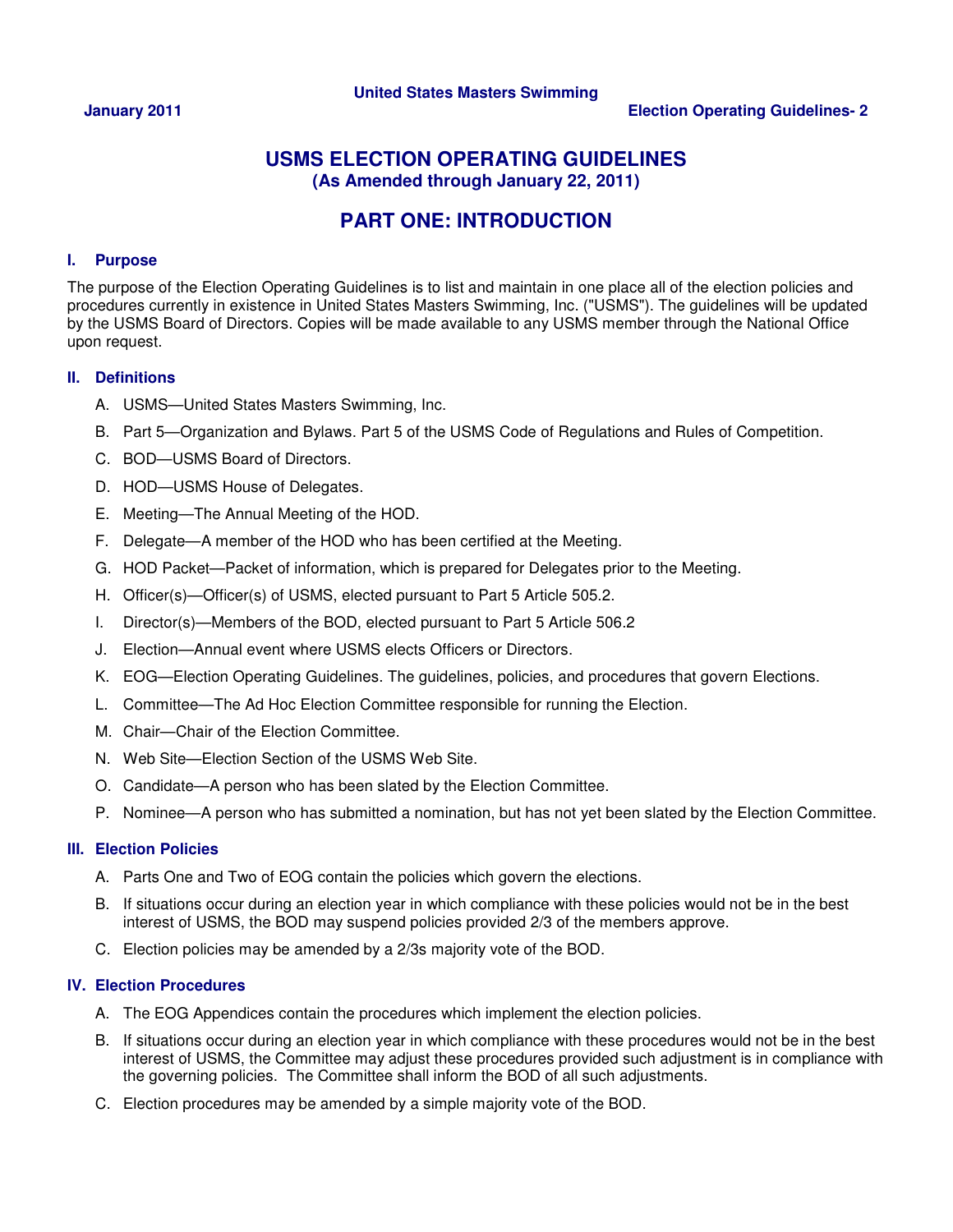### **January 2011 Election Operating Guidelines- 3**

# **PART TWO: ELECTION POLICIES**

### **I. General Information**

- A. Pursuant to Part 5, USMS shall hold an Election of Officers in odd-numbered years and Directors in evennumbered years (See Articles 505: OFFICERS and 506: BOARD OF DIRECTORS).
- B. An Ad Hoc Election Committee shall be formed at or before the midyear BOD meeting in the Election year, and shall:
	- a. Be appointed by the president, confirmed by the BOD and be comprised of HOD members neither seeking election, nor with relatives seeking election.
	- 2. Be responsible for running the Election according to rules set out in Part 5 as well as the EOG.
	- 3. Be augmented by HOD members during the Meeting, should the need arise.
- C. All communications between the Committee and the candidates shall be handled by the Chair or by designated Committee members.
- D. All election related dates are located in Appendix A.

### **II. Publications**

- A. Information on the Election shall be published and regularly updated using appropriate USMS communication media.
- B. The announcements containing the request for nominations for the Officers and Directors shall include the candidate qualification criteria.
- C. Information on the Election shall be posted and regularly updated on the Web Site and shall conform to the USMS Privacy Policy.
- D. Information on the Election and candidates shall be published in the HOD Packet and on the USMS web site.
- E. Candidate Questionnaire/Consent-To-Run Form, letter of nomination and letters of reference may be published without the specific permission of the author.
- F. All information gathered by the Committee shall be considered confidential. Any disclosure of this information shall be in accordance with the EOG or by specific direction of the BOD.

### **III. Campaign Policies**

- A. Publicity shall be provided for the candidates prior to and during the Meeting.
- B. The Committee shall provide opportunities for HOD members to meet and question candidates during the Meeting.
- C. Mailings shall not be sent on behalf of a candidate in order to encourage a Delegate's vote.
- D. Handouts, signs, stickers, pins or other promotional items shall not be used or given at the Meeting on behalf of any candidate.

### **IV. Nomination Policies**

- A. The Committee shall develop a nomination packet prior to the nomination period.
- B. Nomination of Candidates
	- 1. Unless otherwise specified, nominations for Officers and Directors shall follow the same process.
	- 2. Any USMS member may nominate a candidate for an Officer position.
	- 3. Any USMS member of a Zone may nominate a candidate for a Director position from that Zone.
	- 4. Each candidate seeking election shall submit a completed nomination packet.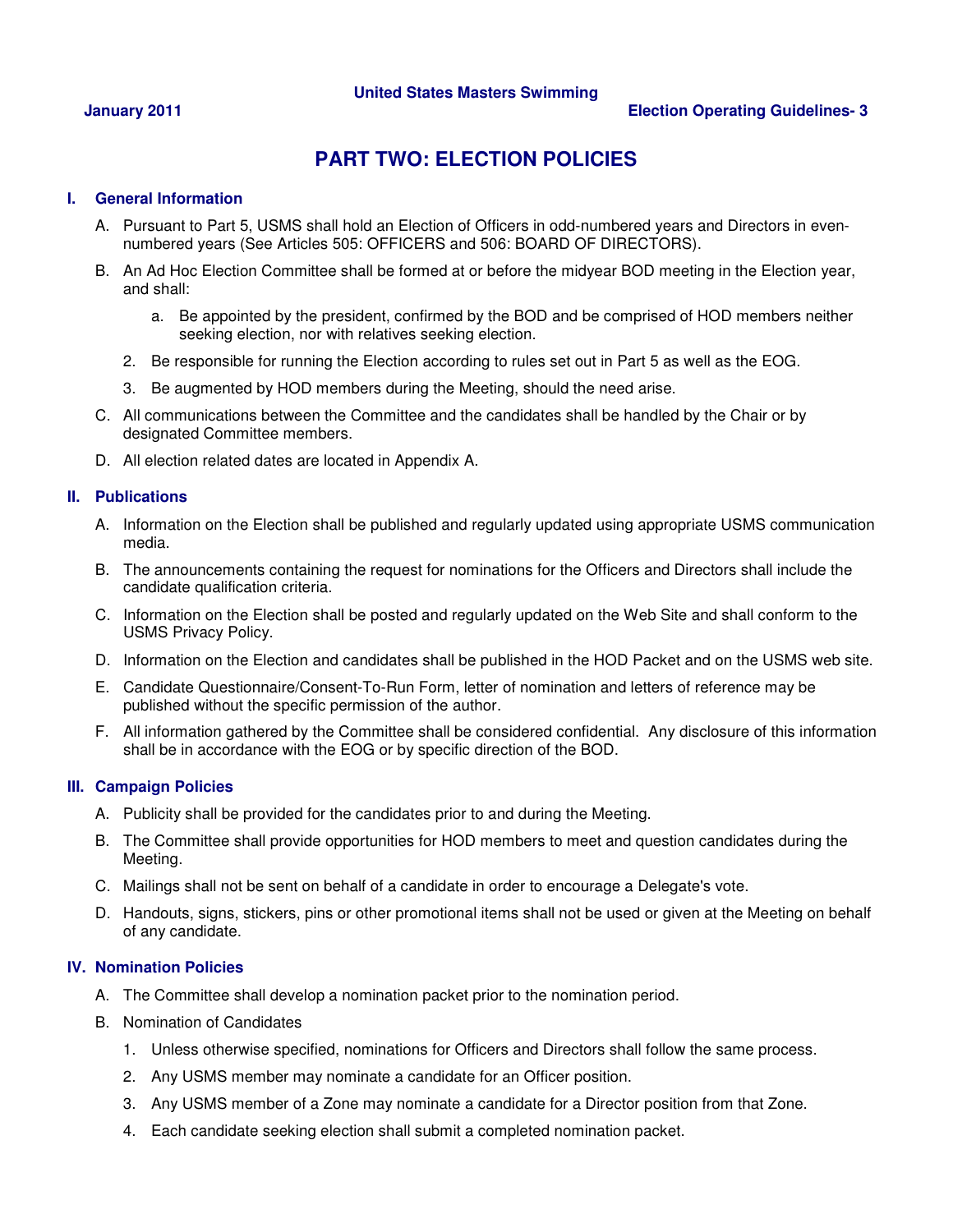### **January 2011 Election Operating Guidelines- 4**

- 5. The committee may extend the nomination period two weeks for any office which has no nominees after the nomination period expires.
- C. Nomination of Current Officers and Directors
	- 1. Current Officers and Directors eligible for a second term seeking re-election shall submit a completed nomination packet.
- D. Floor Nominations
	- 1. Floor nominations shall be accepted at an early session of the HOD.

Each nomination from the floor requires a Delegate nominator and a Delegate to second the nomination.

- 2. The nominee shall confirm their willingness to run, as a candidate for the nominated position.
- 3. Following a nomination and second, the floor candidate(s) shall submit a completed nomination packet.
- 4. Each floor candidate's paperwork will be duplicated and distributed to the HOD to allow time for review prior to the Election.
- 5. Candidates nominated from the floor of the HOD shall be registered members of USMS prior to their nomination.
- 6. Floor nominations are not slated by the Zone or Election Committee.
- E. A candidate may be nominated for more than one position.
- F. Each candidate shall have three (3) minutes to speak after nominations close at convention. The time shall be monitored and enforced by a designated member of the Election committee.
- G. An opportunity to meet informally with the candidates shall be provided at convention before the voting takes place.

### **V. Candidate Qualification Criteria**

- A. Candidates shall be members in good standing of USMS for the year when the Election is held.
- B. Candidates shall have attended more than one Meeting in the preceding five (5) years.
- C. Candidates shall plan to attend the Meeting for the Election year in which they are standing for election, and shall plan to attend all Meetings during their tenure.
- D. Candidates for Director shall be a resident and a member of the Zone from which they are seeking election.

### **VI. Slating Policies**

- A. The Committee shall validate that all candidate qualification criteria have been met.
- B. Officer and Director candidates shall be slated by the Election Committee.
	- 1. The Chair shall not vote unless there is a tie vote on a candidate.
	- 2. All candidates who meet the stated qualifications shall be placed on the Slate.
	- 3. The Committee shall not slate a candidate for more than one position.

### **VII. Zone Endorsements**

- A. Zones shall endorse none, one, or more candidates for the At-Large Director position from that zone.
- B. Endorsement of Director candidates shall proceed as follows:
	- 1. Only zone member Delegates shall be eligible to vote.
	- 2. The zone member running the election ("Zone Election Chair") shall present the list of nominees compiled by the Election Committee.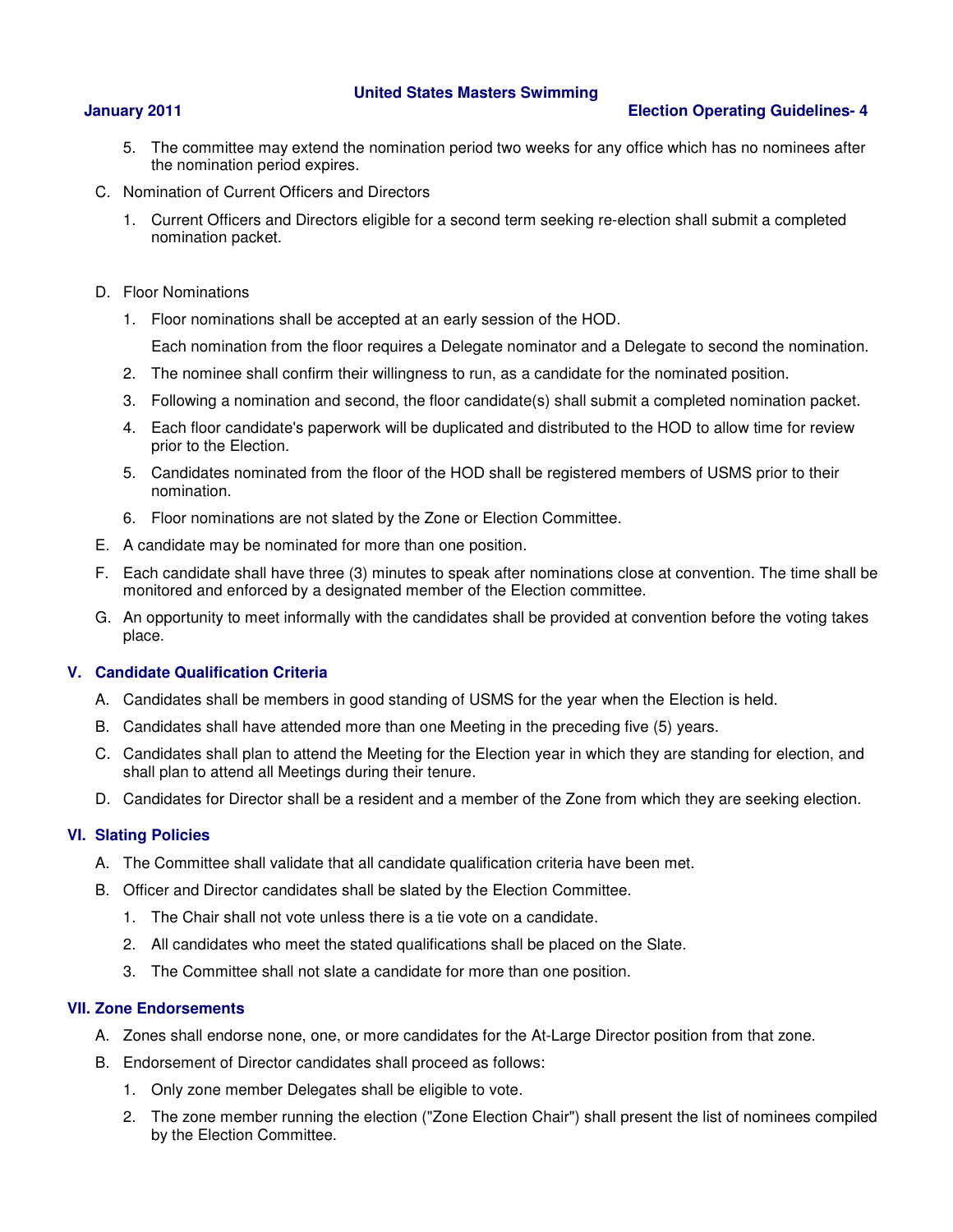### **January 2011 Election Operating Guidelines- 5**

- 3. After nominations are closed, at the discretion of the Zone, each Director candidate shall be given time during which the nominator and/or candidate may speak.
- 4. Following nominations:
	- a. Votes shall be taken by secret ballot.
	- b. Each zone member Delegate may cast a vote for or against endorsement of each individual candidate.
	- c. Each candidate receiving a majority of votes for endorsement shall be forwarded to the Election Committee for announcement during the election meeting.
- 5. Following the announcement of the endorsement(s), there shall be a motion to destroy the ballots.
- 6. The Zone member serving on the Election Committee shall act as an election observer to ensure adherence to election policies.

### **VIII. HOD Voting**

- A. The Election shall be conducted during the first HOD meeting after the Zone meetings.
- B. Only Delegates present and certified shall be eligible to vote.
- C. For At-Large Director positions, the Election Committee shall announce the endorsements as reported from the Zone meetings.
- D. Any candidate running unopposed, after floor nominations have been closed, shall be elected by acclamation immediately following the nomination process.
- E. If voting is to proceed, the Committee shall conduct the Election as follows:
	- 1. Votes shall be taken by secret ballot.
	- 2. The initial vote shall be taken simultaneously for all positions.
	- 3. For each contested position, the Election winner shall be the individual receiving a majority of the valid votes cast for that position.
	- 4. If a contested position does not have a majority winner (more than 50% of valid votes cast), a run-off vote shall be held between the top two candidates from the first vote.
	- 5. Once the tabulation of the votes is completed, the names of the persons elected to each position (or the candidates for a run-off vote, if necessary), shall be announced to the HOD. The vote tallies shall not be announced.
- F. Following the announcement of the newly elected persons, there shall be a motion to destroy the ballots.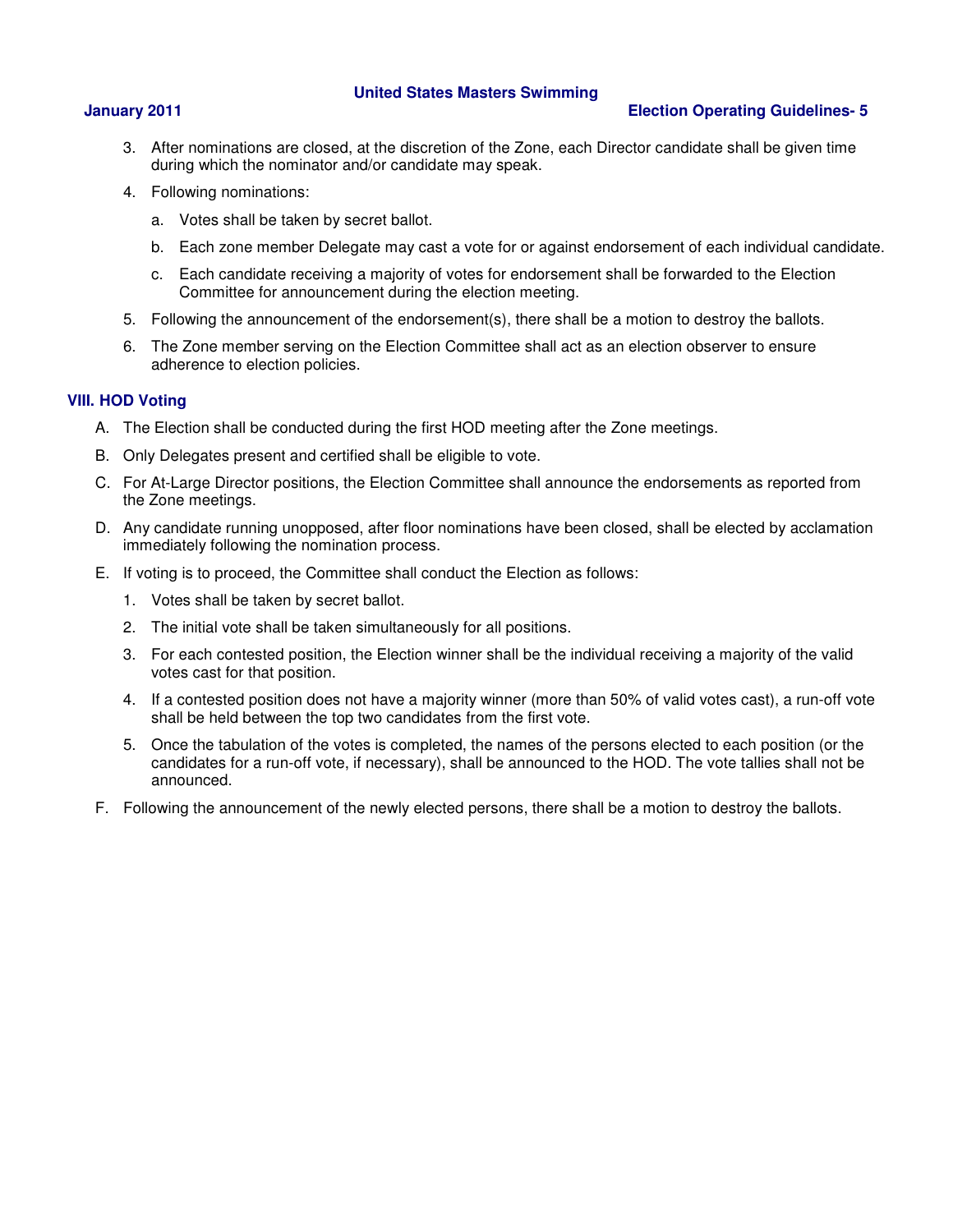# **PART THREE: ELECTION PROCEDURES**

# **APPENDIX A: SCHEDULE**

| In the Year Prior to the Election<br>L.                                                                                                                                                                          |                        |  |  |
|------------------------------------------------------------------------------------------------------------------------------------------------------------------------------------------------------------------|------------------------|--|--|
| Election Committee reviews and proposes amends to guidelines.                                                                                                                                                    | <b>BOD Meeting</b>     |  |  |
| Announce the opening of the Election year and request for nominations.                                                                                                                                           | <b>HOD Meeting</b>     |  |  |
| <b>Pre-HOD Actions During the Election Year</b><br>Ш.                                                                                                                                                            |                        |  |  |
| Submit about nominations to Winter National Office Newsletter                                                                                                                                                    | Jan 15                 |  |  |
| Form the Ad Hoc Election Committee at or before the midyear BOD meeting.                                                                                                                                         | Early Feb              |  |  |
| Post election information on the Web Site.                                                                                                                                                                       | Mar 1                  |  |  |
| Chair contacts current BOD members eligible for a second term to determine if<br>they wish to continue in the same position.                                                                                     | Mar 1                  |  |  |
| Accept nominations. Candidates must submit a completed Nomination Packet<br>during this period in order to be considered for the slate. The Chair shall<br>acknowledge receipt of the packet for each candidate. | Mar 1 thru Apr 30      |  |  |
| Request National Office send email to USMS HOD and LMSC leadership with<br>election information.                                                                                                                 | Feb <sub>15</sub>      |  |  |
| Committee reviews applications, slates Officer candidates, notifies candidates,<br>and publishes candidate information.                                                                                          | May 1 thru May 15      |  |  |
| Accept nominations for any positions without candidates                                                                                                                                                          | May 15 thru<br>June 30 |  |  |
| Continuous publication of candidate information to the HOD through email<br>newsletters and web site postings.                                                                                                   | July 1 thru September  |  |  |
| Submit election information to National Office for inclusion in the HOD packet.                                                                                                                                  | Aug 1                  |  |  |
| <b>III. HOD Meeting Process</b>                                                                                                                                                                                  |                        |  |  |
| HOD nominations and floor nominations for all positions.                                                                                                                                                         | <b>TBD</b>             |  |  |
| Zones meet to nominate and endorse Director candidates.                                                                                                                                                          | <b>TBD</b>             |  |  |
| Meet the Candidates opportunities.                                                                                                                                                                               | <b>TBD</b>             |  |  |
| Elections                                                                                                                                                                                                        | <b>TBD</b>             |  |  |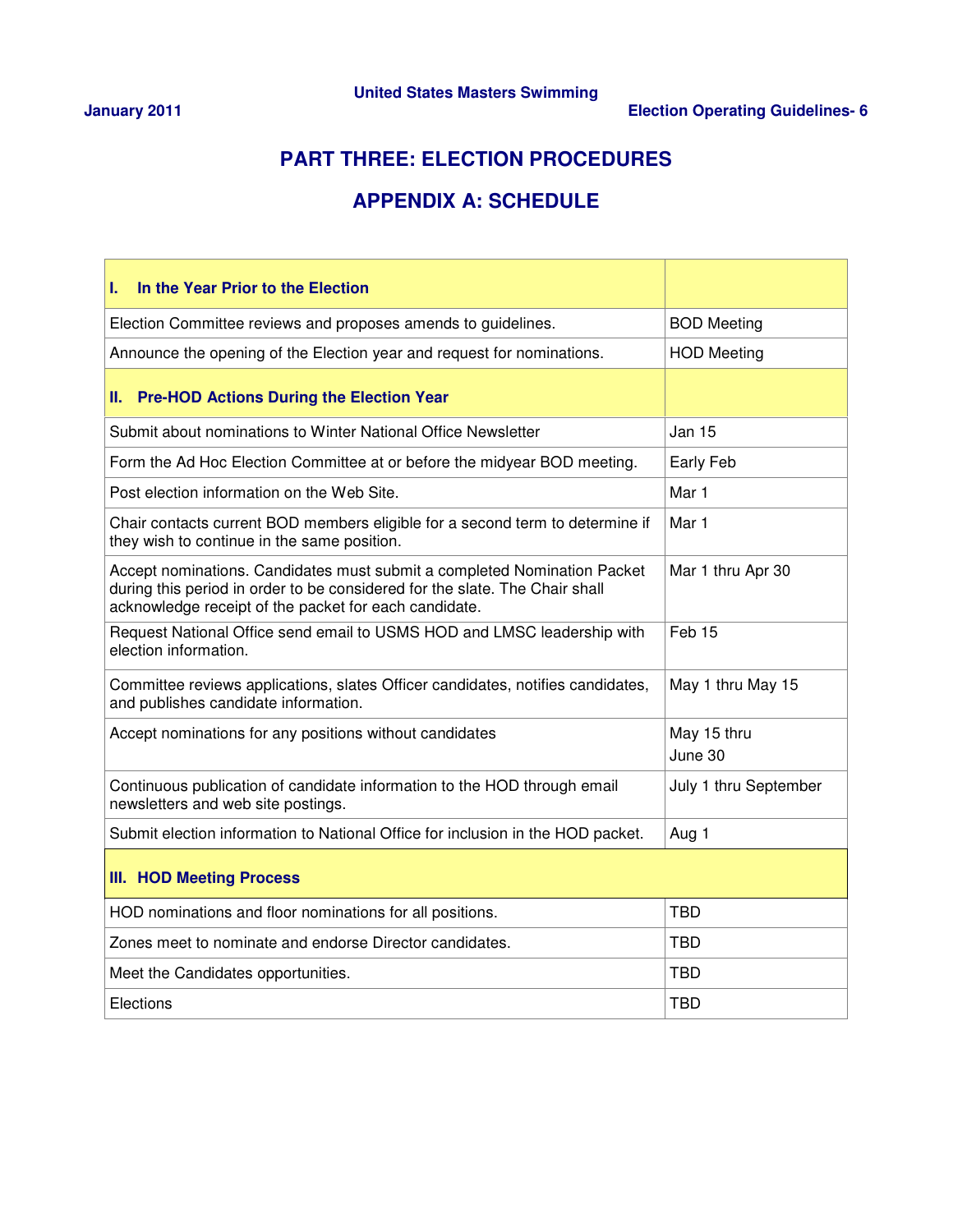# **APPENDIX B: INSTRUCTIONS TO CANDIDATES**

<insert opening day of nomination period>

Dear Candidate,

Congratulations on your decision to run for an elected USMS Board of Directors position. In this packet you will find all the information you need to get through the nomination process. A copy of the USMS Election Operating Guidelines ("EOG") has been included to inform you of how the process works from the time nominations open until the election at the USMS Annual House of Delegates Meeting. If you have any difficulty complying with the requirements of this packet, notify the Election Chair. Please note that the relevant submission dates can be found in the EOG schedule.

The nomination period occurs in the year when the election is held and applies to all elected Board of Director positions (Officers and Directors). To complete your nomination, fill out the Candidate Questionnaire/Consent-to-Run form with appropriate attachments and return them by email to the Chair of the Election Committee. Please review the qualification criteria in the EOG before submitting your nomination.

If you do not go through this nomination process, you may still be nominated through the floor nomination process. There will be floor nominations during zone meetings for Directors and in the House of Delegates for all positions. Immediately after your floor nomination, you must submit the Candidate Questionnaire/Consent-to-Run form with appropriate attachments to the Chair of the Election Committee. Your documents will be duplicated and distributed to Delegates to allow time for review prior to the election. The photograph will be placed with the display board containing the other members of the slate.

Thank you for considering running for an elected USMS Board of Directors position. The nomination process and enclosed guidelines are intended to make the election process fair and consistent for all candidates. If you have any questions, please don't hesitate to contact me.

<Insert name & contact information of the Chair of the Election Committee> Chair of the Election Committee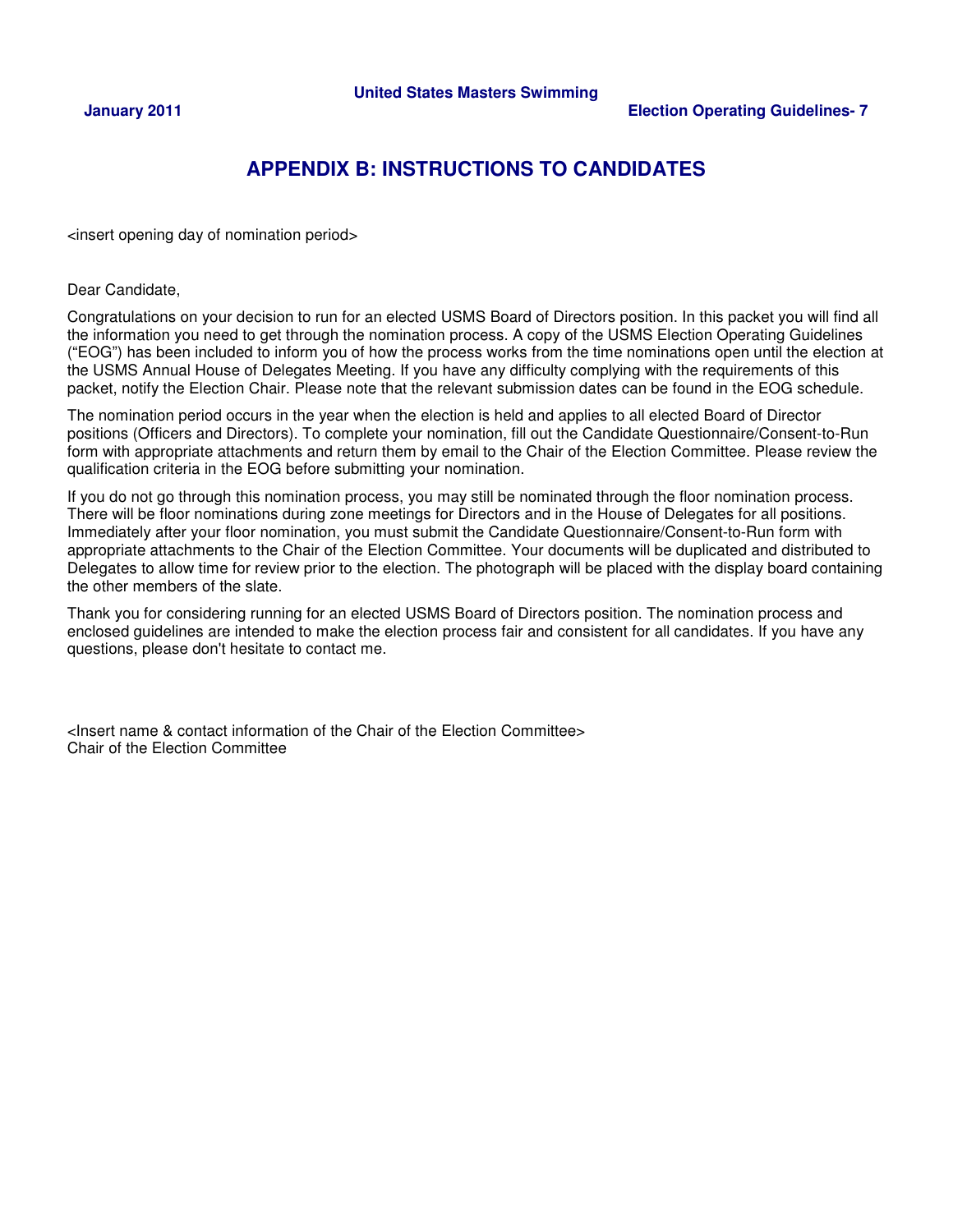## **APPENDIX C: CANDIDATE QUESTIONNAIRE/CONSENT-TO-RUN FORM**

**All candidates must complete the entire questionnaire.** You may use as much space as you choose in answering your questions. Candidates should return this form **by email** with your other attachments to the Chair of the Election Committee (<insert name of Election Chair>, <insert email address>), by **April 30,** <insert election year>. Candidates nominated from the floor must return this form with attachments immediately after nomination.

### **I. Section One: Consent-to-Run**

Name: <lnsert name here>

LMSC: <lnsert LMSC here>

Consent-to-Run: I, <insert name here>, am interested in running for (**check one**):

| <b>Officer Positions</b>                  | <b>Director Positions</b>            |
|-------------------------------------------|--------------------------------------|
| President                                 | BOD member from Breadbasket Zone     |
| <b>Vice President for Member Services</b> | <b>BOD member from Colonies Zone</b> |
| Vice President for Community Services     | BOD member from Dixie Zone           |
| Vice President for National Operations    | BOD member from Great Lakes Zone     |
| Vice President for Local Operations       | BOD member from Northwest Zone       |
| Secretary                                 | BOD member from Oceana Zone          |
| Treasurer                                 | BOD member from South Central Zone   |
|                                           | BOD member from Southwest Zone       |

### **II. Section Two: Candidate Qualifications**

| I am a member in good standing of USMS in this election year: | Yes<br>No. |  |
|---------------------------------------------------------------|------------|--|
|---------------------------------------------------------------|------------|--|

**I** am planning to attend the HOD Meeting for this election year: Yes No

**I am Planning to attend all HOD Meetings during my tenure in office: \_\_\_\_\_Yes \_\_\_\_\_ No** 

**I am a resident and a member of the Zone from which I seek election (Director Candidates only): \_\_\_\_\_Yes \_\_\_\_\_ No \_\_\_\_\_N/A** 

**Please list the USMS National HOD Meetings you have attended, including the dates of attendance:** 

<insert answer here>

### **III. Section Three: Questions**

**Why are you interested in this position and why do you believe you would be a good candidate?** 

<Insert answer here>

**What do you consider to be the major issues facing USMS now and in the future? As a person holding an elected position within USMS, how would you address these issues?** 

<Insert answer here>

**Please list USMS committees on which you have served. Include the dates you were on the committees and the names of the committee chairs under whom you served:** 

<insert answer here>

**Please list any other experience that relates to your qualifications for the position.** 

<Insert answer here>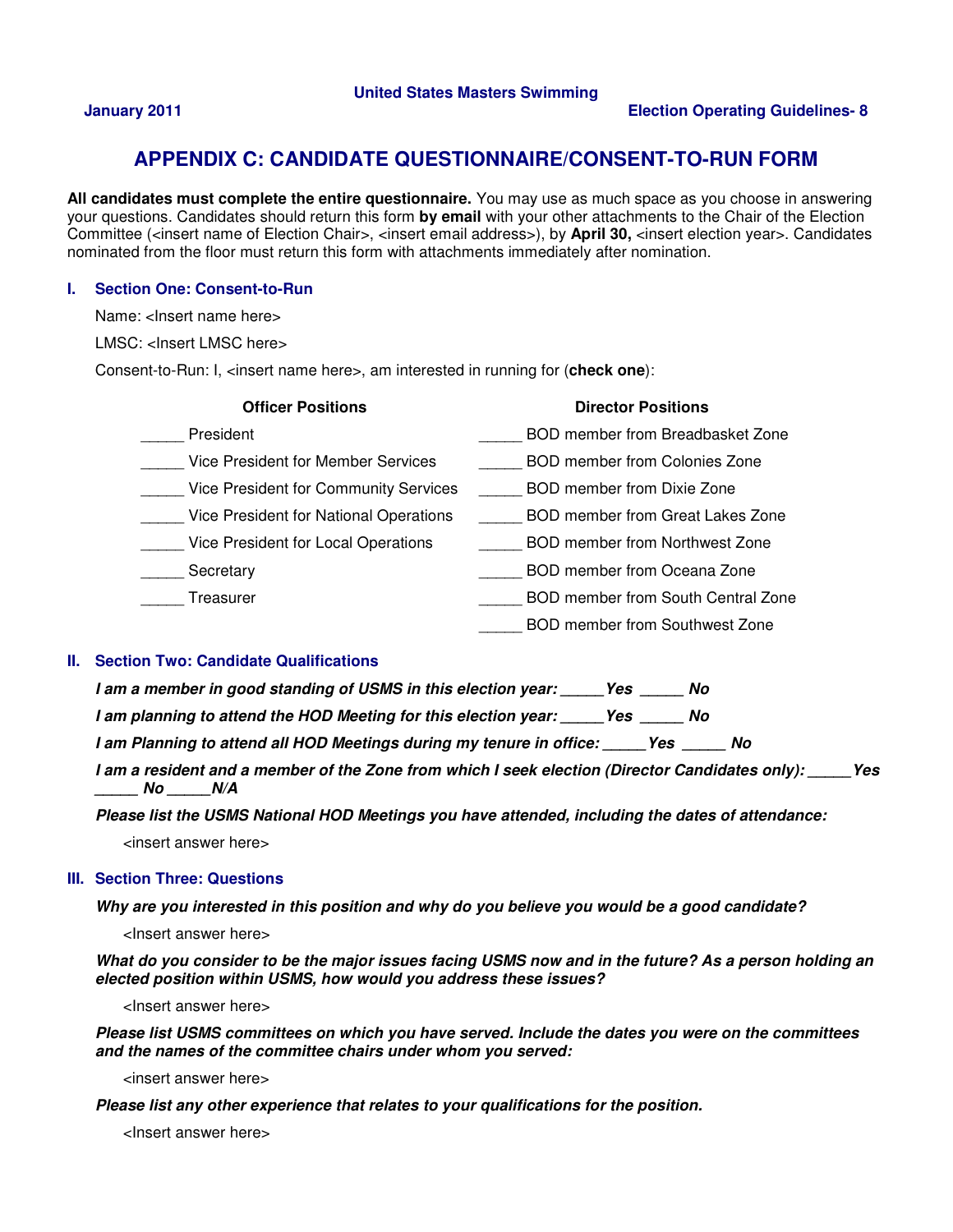**Please list any other information you would like included.** 

<Insert answer here>

### **Please write a short summary statement that will be posted on the display board with your photograph at the HOD Meeting**

<Insert answer here>

### **IV. Section Four: Attachments**

- A. **All** candidates must submit the following attachment:
	- 1. A **photograph**. For slate candidates, this must be in digital format and will be published on the USMS web site, in the HOD Packet, and posted on a board at HOD Meeting. Floor nominees must furnish a print.
- B. New candidates (i.e., those not running for re-election) must also submit the following attachments:
	- 1. A **Letter of Nomination** from any USMS member (for Officer candidates) or any Zone Member (for Director candidates). This should be a simple declarative nomination without elaboration unless the nominator is also writing a letter of reference (see point #2 below). The nomination statement shall be published in the HOD Packet.
	- 2. Two (2) one page personal **Letters of Reference**. These letters may be from persons inside or outside of USMS. One of the Letters of Reference may be written by your nominator. In that case, include the nomination statement as the first sentence of the Letter of Reference. The Letters of Reference may be published in the HOD Packet with the consent of the authors. Please have the persons writing letters for you indicate at the bottom of the letter whether or not the letter may be published.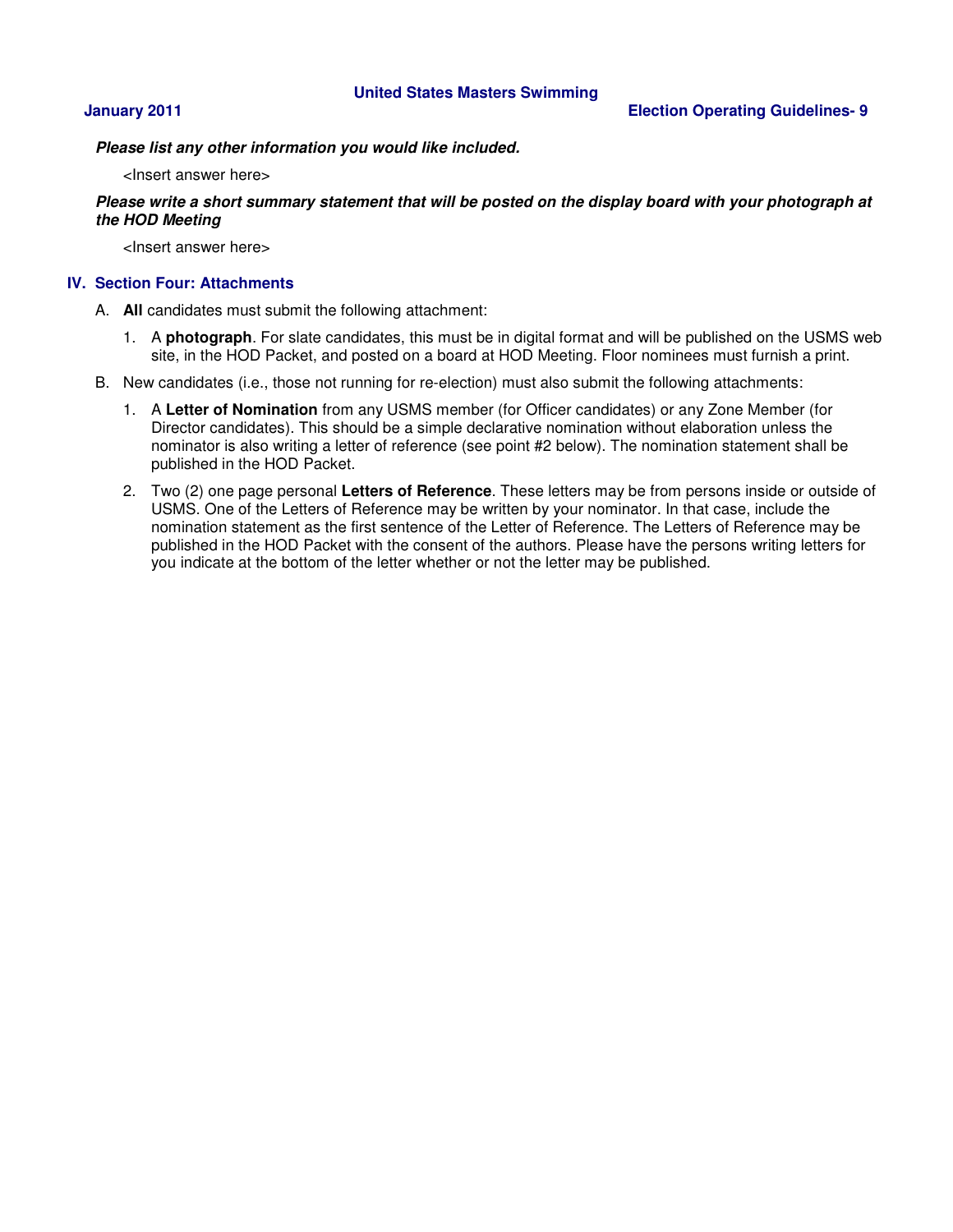# **APPENDIX D: PROCEDURES FOR PREPARING AND COUNTING BALLOTS**

Procedures for counting votes shall vary depending on how many simultaneous offices are elected and how many candidates have been nominated. Below are a variety of methods for counting. Decisions on how to proceed shall be made as the election takes shape.

### **I. Paper Ballots**

- A. Paper ballots shall be prepared ahead of time and distributed as follows:
	- 1. All offices and candidates being voted on during a HOD session shall appear on the same ballot.
	- 2. Officers shall appear in the following order: President, VP for Member Services, VP for Community Services, VP for National Operations, VP for Local Operations, Secretary, Treasurer.
	- 3. Directors shall appear in the following order: Breadbasket, Colonies, Dixie, Great Lakes, Northwest, Oceana, South Central, Southwest.
	- 4. Candidates within each office category shall appear in alphabetical order.
	- 5. Ballots shall be distributed to all Delegates.
	- 6. Any Delegate without a ballot should obtain one from the Corporate Secretary.
	- 7. Ballots shall be collected in a box during a roll-call vote of the HOD.
- B. Personnel Required
	- 1. The minimum personnel needed to count the ballots are:
	- 2. Vote Caller
	- 3. 2 Vote Recorders
	- 4. 2 Observer/Proof Readers
	- 5. Vote Counters
	- 6. Other members of the Election Committee or HOD may participate in the counting or observing in any fashion the Chair of the Election Committee requires.
	- 7. The Election Committee members may be augmented by HOD members should the complexity of the election require.
- C. Counting Process shall proceed as follows:
	- 1. Count one office at a time.
	- 2. Divide the ballots into piles of ten (10) ballots each.
	- 3. The vote caller calls out the vote for each ballot.
	- 4. The recorders record the count on separate tally sheets (SEE Appendix G for a sample tally sheet).
		- a. If a ballot does not have any candidate selected for an office the "no vote cast" block shall be marked.
		- b. If a ballot has more then one candidate selected for the same position—the block stating "invalid ballot" for that position only shall be marked.
		- c. If a ballot has an indeterminate marking for any or all elected positions, the block stating "invalid ballot" for each such affected position shall be marked.
		- d. If a ballot has a write-in for a candidate, the vote shall be recorded on a separate line on the tally sheet for that position.
	- 5. After each set of ten ballots, the recorders will make sure they have recorded ten total votes.
	- 6. After all ballots are recorded, the vote counters will count the votes for each candidate and compare the totals from each tally sheet.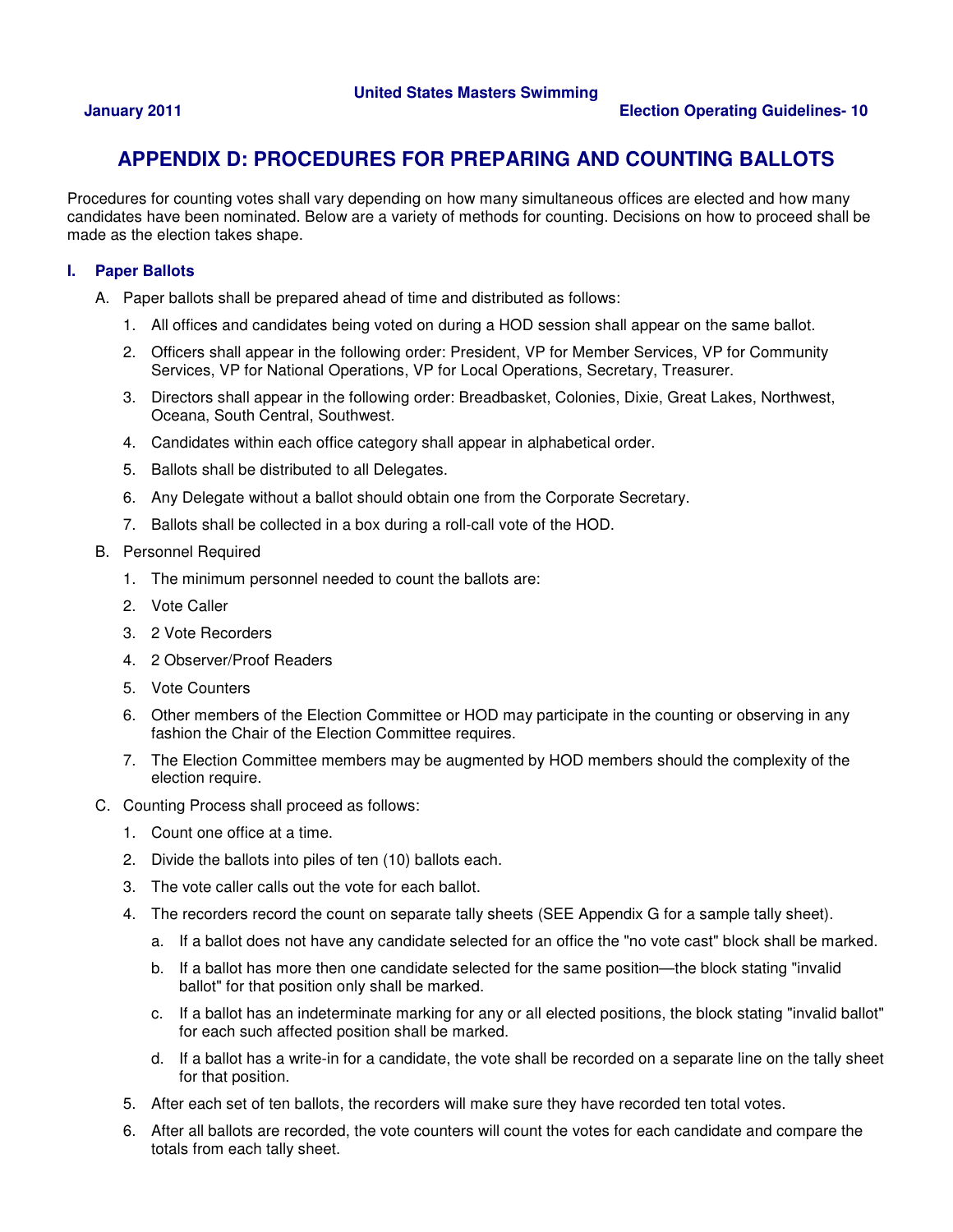### **January 2011 Election Operating Guidelines- 11**

- 7. If the counts are the same, then the results are determined. If the counts are different, repeat steps three (3) through seven (7) for that position.
- 8. Repeat steps three (3) through seven (7) until votes are counted and verified for all positions.
- D. Run-Offs
	- 1. If a position does not have a majority winner (more than 50% of valid votes cast), a run-off vote will be held between the top two candidates from the first vote, and the recount will be done using the counting process specified above.
	- 2. New ballots shall be prepared for the run-off election(s), which show only the run-off candidates.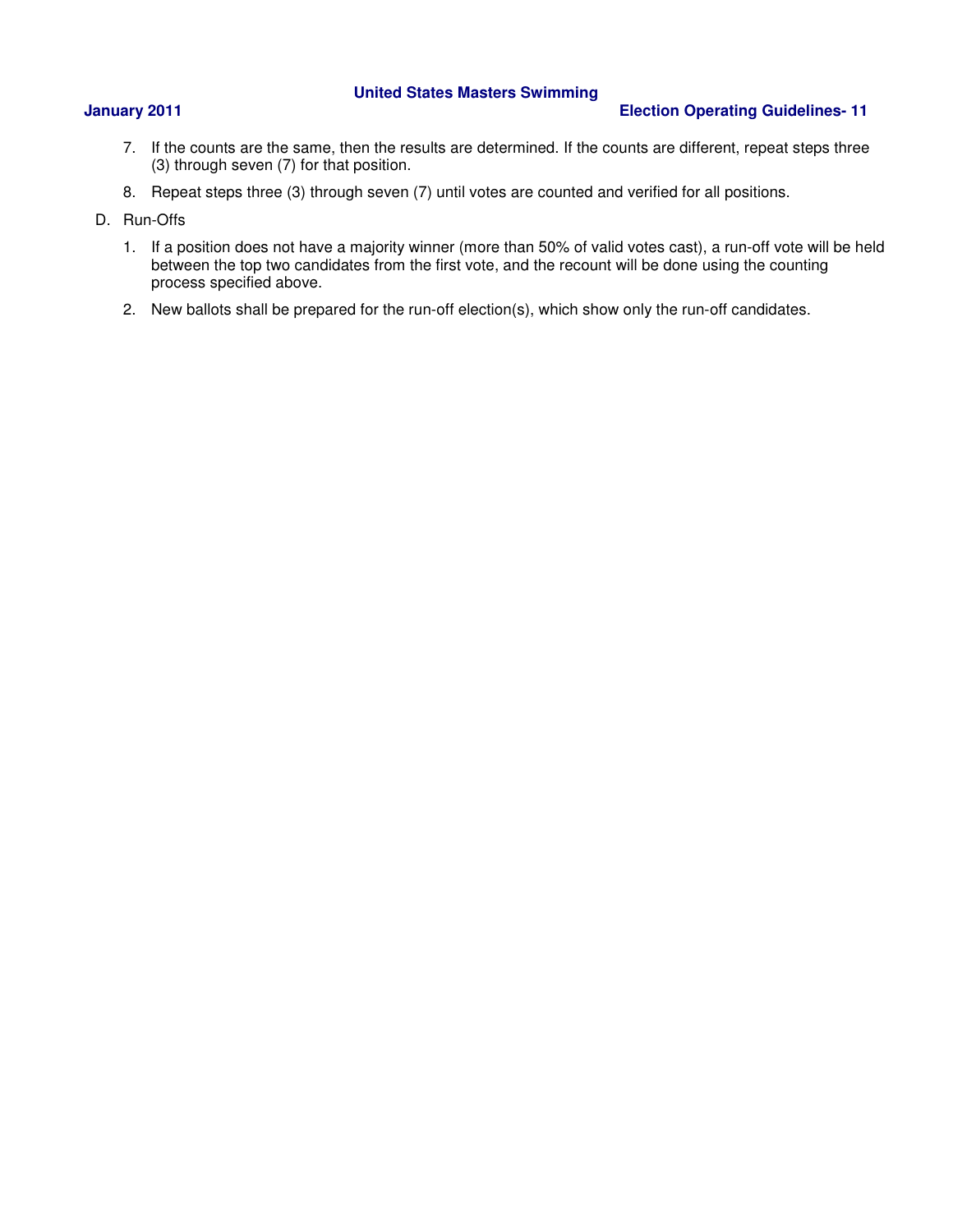# **APPENDIX E: PUBLICITY AND CAMPAIGN PROCEDURES**

Procedures for publicity and campaigning may vary depending on how many simultaneous offices are elected and how many candidates have been nominated. Below are a variety of methods for publicity and campaigns. Some are mandated in policy and shall be executed regardless of the complexity of the election. Decisions on how to proceed with optional activities shall be made as the election takes shape.

### **I. Nomination Announcements**

- A. Announcement of the opening of nominations shall first be made during the HOD meeting in the year prior to the election.
- B. Announcements shall also be placed in the Fall issue of the National Office Newsletter, the January/February issue of the national publication, and on the Web Site home page.
- C. Content of the announcement shall be as follows:

"United States Masters Swimming will hold an election during the <insert election year> Annual Meeting of the House of Delegates ("HOD"). All Officer and Director positions on the Board of Directors ("BOD") are up for election. The nomination period shall be from <insert start of nomination period> through <insert end of nomination period>.

Nominations will be accepted for the following Officer positions on the BOD: President, Vice President for Member Services, Vice President for Community Services, Vice President for National Operations, Vice President for Local Operations, Secretary, and Treasurer. Nominations will also be accepted for Director positions from each Zone. Nominations for Officers and Directors shall follow the same process. Explanation of the duties of these BOD members can be found in the <insert year> USMS Code of Regulations and Rules of Competition (Articles 505: OFFICERS and 506: BOARD OF DIRECTORS) and on the Election Section of the USMS Web Site.

To be eligible for nomination, candidates shall: 1) be members in good standing of United States Masters Swimming, Inc. for the year when the Election is held; 2) have attended more than one USMS National HOD Meeting in the preceding five (5) years; and 3) plan to attend the HOD Meeting for the Election year in which they are standing for election, and plan to attend all HOD Meetings during their tenure. Candidates for Director shall be a resident and a member of the Zone from which they are seeking election.

Nomination packets may be obtained from the Election Section of the USMS Web Site (<insert Election Site URL>) or by contacting the Election Chair, <insert Election Chair name>, <insert Election Chair email address>."

### **II. USMS Web Site**

- A. The Election Section of the USMS web site shall contain information on the election. The quantity and detail will depend on the complexity of the election. The site will be continuously updated during the election year and will contain:
	- 1. Announcement of the opening of nominations.
	- 2. Nomination Packet containing the Instructions to Candidates and Questionnaire/Consent-to-Run form.
	- 3. Election schedule.
	- 4. Description of Officers and Directors duties.
	- 5. Candidate Information (questionnaires, photographs, nomination letters).
	- 6. Description of HOD meeting election activities.
	- 7. Election Results.
- B. Announcements shall be posted on the USMS home page for major election activities.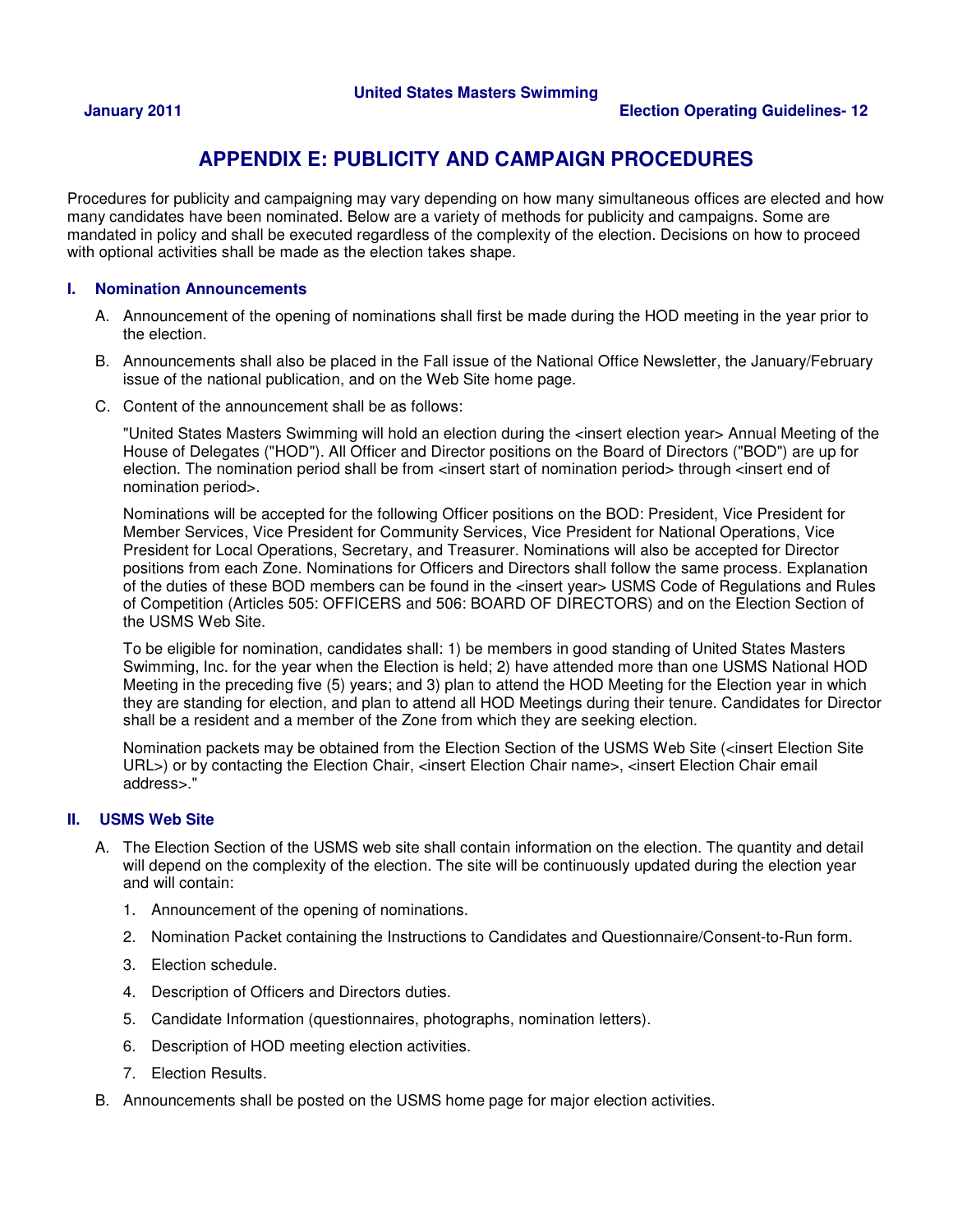### **January 2011 Election Operating Guidelines- 13**

- C. An election Discussion Forum shall be opened where candidates can post opinions concerning the major issues facing USMS. This forum will be viewable by the public, but only candidates will be able to post messages.
- D. Candidates may choose and/or the Election Committee may ask for opinions on significant issues facing USMS to be used as addendums to their questionnaires and be posted on the Election Site.

### **III. National Office Newsletter**

- A. The nomination announcement shall be places in appropriate issues of the National Office Newsletter
- B. Additional email announcements of the nomination deadline shall be made to appropriate audiences.

### **IV. Email Newsletter**

A. The Election Committee may choose to distribute election information to the HOD through an email newsletter.

### **V. HOD Packet**

- A. The HOD Packet will contain the report of the Election Committee.
- B. The report shall contain:
	- 1. A report on the election process.
	- 2. Schedule of HOD meeting election activities.
	- 3. Candidate information for all BOD members being elected during the HOD meeting. That information shall include where available:
		- a. Questionnaire/Consent-to-Run Form
		- b. Addendum to questionnaire
		- c. Letter of nomination
		- d. 2 Letters of reference (with the permission of the authors)
		- e. Photograph
	- 4. Posters with candidates pictures.
	- 5. Content of the report may be adjusted in the case of uncontested elections.

### **VI. HOD Meeting Publicity**

A. Posters shall be placed at USMS check-in, the hospitality suite, and HOD meeting rooms. The posters shall contain a photograph of each candidate with a short statement from their questionnaire.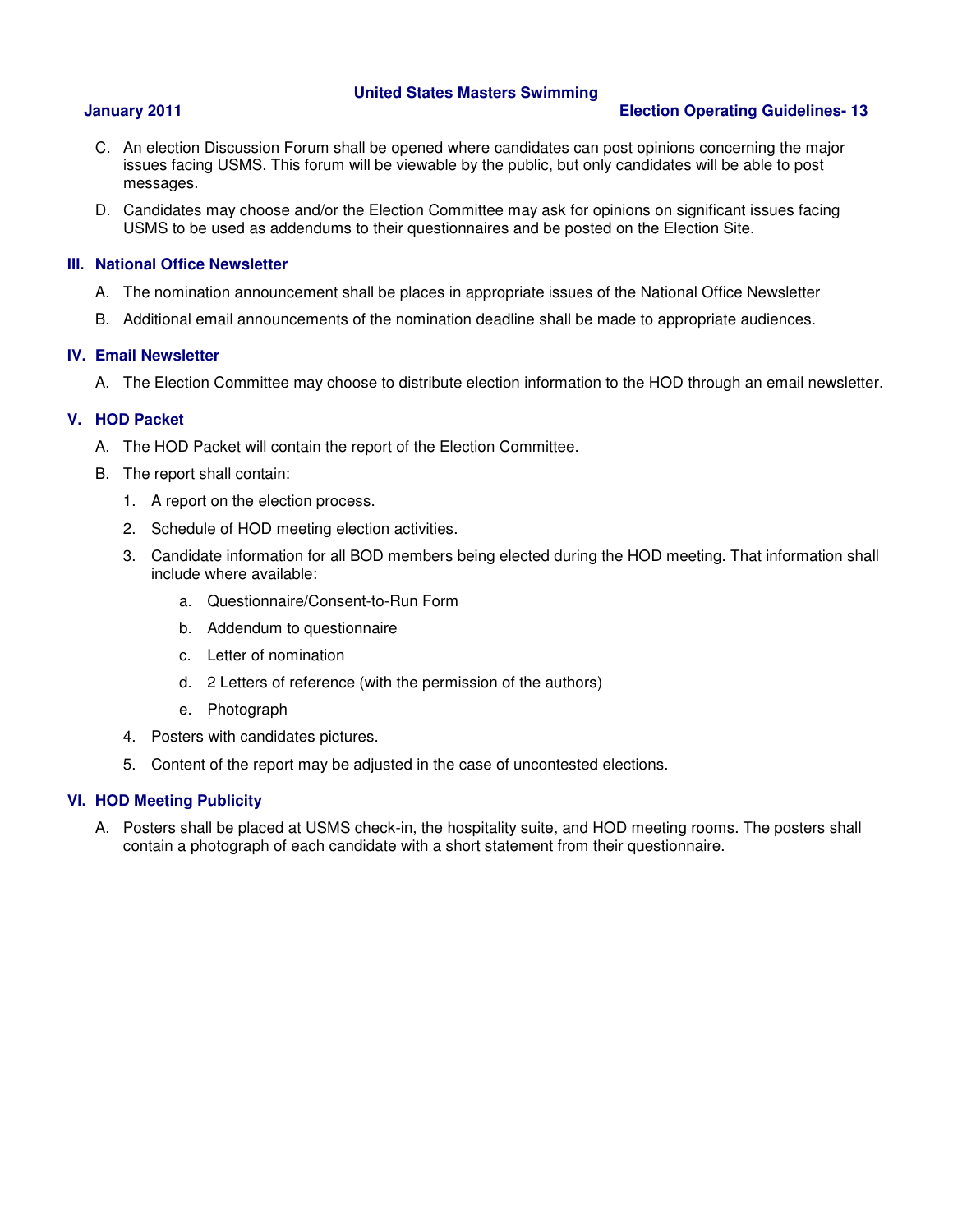# **APPENDIX F: MEET THE CANDIDATES PROCEDURES**

Procedures for meeting candidates during the HOD annual meeting may vary depending on how many simultaneous offices are elected and how many candidates have been nominated. Below are a variety of methods for presenting candidates to the Delegates. Decisions on how to proceed shall be made as the election takes shape. For some elections, it may be useful to combine methods.

### **I. Uncontested Elections**

In cases of uncontested races, the Election Committee may choose to limit "meet the candidate" opportunities. HOD members will learn about the candidates through the Questionnaire/Consent-to-Run Form, addendums to the questionnaire, and other pre-HOD meeting publicity.

### **II. Formal Meet the Candidates Forum**

- A. The Election Committee will host any formal Meet the Candidates Forums. Such forums will be held after HOD nominations and prior to voting. Attendance by the candidates shall be optional.
- B. Questions for the Meet the Candidates Forum shall be submitted by HOD members and should be directed to an office, not a specific candidate.
- C. There shall be at least one formal Meet the Candidates Forum for contested Presidential nominees.

### **III. Informal Meet the Candidates Opportunities**

When an election involves a large number of candidates, a formal Meet the Candidates Forum may not be informative, because of a lack of time for all candidates to speak. Therefore, a variety of opportunities may be planned to meet with candidates.

- A. Sufficient periods of unopposed time during the HOD meeting shall be allocated for these informal meetings, including meal periods and evenings.
- B. Questioning shall include pre-submitted questions as well as follow-up questions.
- C. Groupings of offices may be employed for expediency.
- D. The Election Committee may consult with the candidates during the planning, but shall reserve the right to make the final decisions.